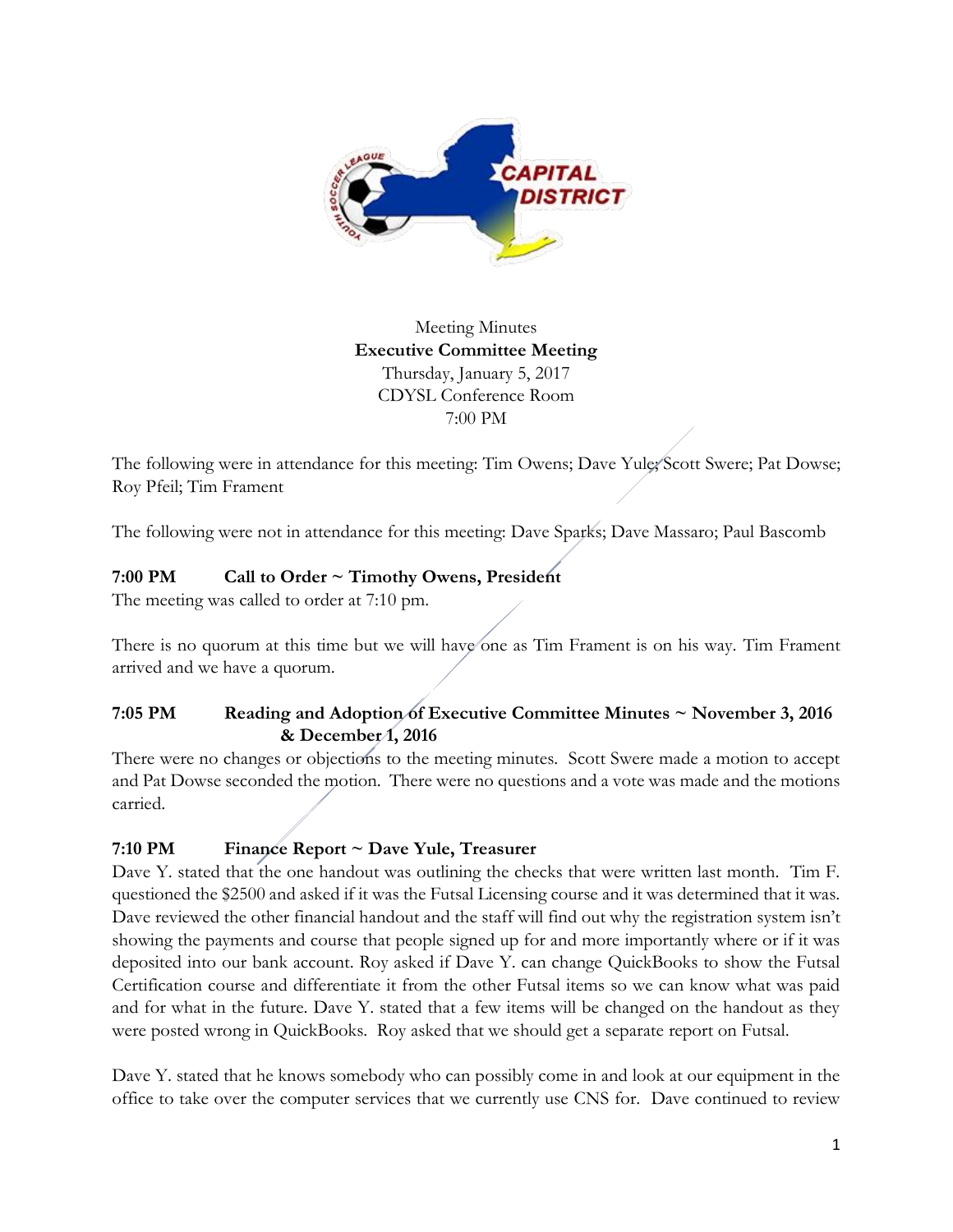the handouts outlining specific areas of interest. Dave Y. stated that at the he has asked Italo to get documents together so we can move the banking to another bank and we will change to Cap Com and get higher interest and avoid the issues we are having with Key Bank. Dave Y. stated that the tax returns are completed and he has a copy you can review or you can ask Tammy in the office for it. It was reviewed by the accountant and there are no issues of the financial review and there were tax law changes but for good governance and they state we should send it in to show that we are still under a watch dog. A motion was made by Pat Dowse to accept and it was seconded by Tim Frament and a vote was taken and it carried.

# **7:15 PM Office Report ~ Timothy Owens**

Tim O. stated that some of the items in the handout report was addressed and Tim O. wanted to bring the attention to the bottom of this handout that the number of teams now playing Futsal with us are actually 27. Tim O. also reported that as we know that Guilderland United Soccer Club solicited teams and clubs for their own Futsal Program and we are told they have about 70 teams playing under them. Tim O. stated that from what he can see at this time, we are going to come right down to the wire with the costs and we had to take venues off the board and everything will be at Sand Creek Middle School this year. There were discussions of this matter and how things happened this way and what we need to do to change what is happening. Tim F. suggested setting up a wrap up meeting for Futsal and we will come up with a date and announce the date and let people have an input on how the program ran and what could be improved and what was good about the experiences. There were discussions on the dates that a wrap up meeting can be held and the dates for a survey and other items that are needed prior to the wrap up meeting. There were further discussions on the Futsal Program and the Guilderland Futsal Program.

## **7:30 PM Committee Reports:**

# **Rules ~ Scott Swere (RULES PROPOSALS – Updates)**

Scott reported that he has met with the office and spoke with Pat D. to review some areas of the rules and regulations and everything is being looked at and it is being worked from the bottom up and reorganize the items to have things only changing in one area and not several. The first thing we are doing is reorganizing and that is why we are starting at the bottom and working up. Kathy has worked on a lot of this and Tammy is looking at some of it as well. Scott explains why the process is the way it is being handled and had the example of having all documents be accurate and not have items missed such as it being listed in many areas where it can be overlooked and it will be in one area of the rules and regulations. Scott stated that we are also creating an office policy and procedure notebook to show everything that is done is documented. Scott stated that this will be part of this process and that may take a year to complete that whole part of the document.

Pat D. stated that she looked at particular sections per Scott and she is looking at it from an aspect and make sure items make sense and outline areas that need to be worded and handled better. She is working on this area to have it reflect what we want and need.

Scott said he said we are going to get this all done and we will add items such as the office policy and procedure book as they are developed. Scott hopes to have this all done by the next meeting for the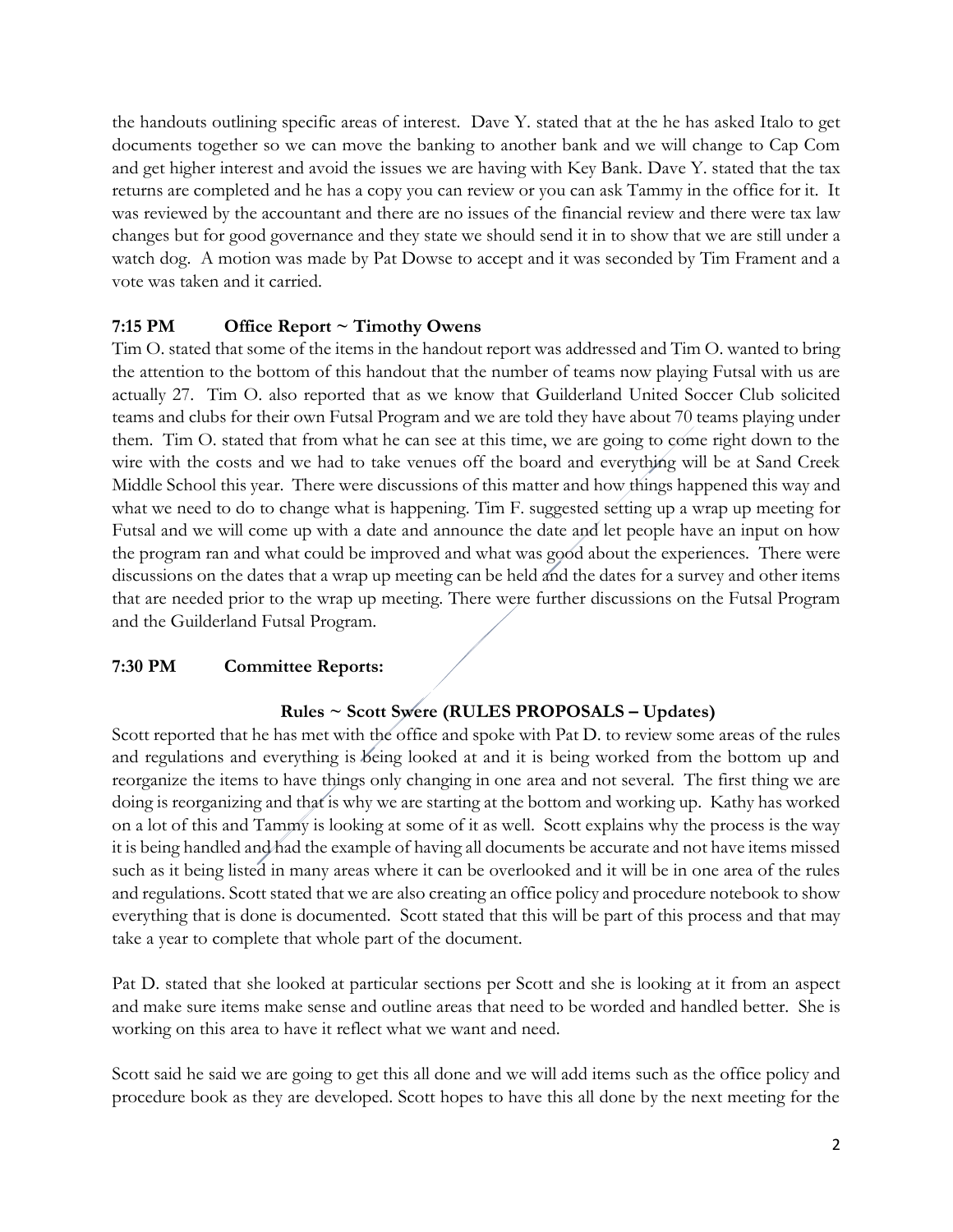Executive Board. Scott stated that the only thing we need to discuss next week is the goal resolution due to the change that was made after we had voted on the last one.

Tim O. stated that this is a lot of work and it looks like it is headed in the correct direction. There were discussions on how to handle some of the rule change suggestions in the future.

## **Finance ~ Dave Sparks**

There is no report as Dave S. is not in attendance.

## **Games ~ Paul Bascomb (GAMES – Updates: Futsal, Spring)**

Tim O. stated that the Spring League team commitment deadline is tomorrow. There is no other update on this program.

## **Membership/Nominations ~ Dave Sparks**

There is no report as Dave S. is not in attendance.

## **Registration ~ Tammy Kishbaugh**

This report was already discussed in the office report.

## **ZTEC, Arbitration, Appeals ~ NO REPORTS**

There is no report from these committees.

## **7:50 PM Programs:**

## **Coaching Education ~ Roy Pfeil, Second Vice President**

There is no report for this program.

## **ODP Program (follow-up) ~ Roy Pfeil**

There is no report for this program.

# **TOP Soccer**

There is no report for this program.

# **8:00 PM Unfinished Business – Futsal, Computer Services (office), Empire Cup 2017**

Tim O. stated that Empire Cup is live and registration is open. We are looking to move away from DiCaprio for the venues of a few of our programs and other venues are being worked on.

## **8:10 PM New Business – Positive Coaching Alliances, Give back – Pat Dowse**

Pat D. handed out items she has been working on with filing a grievance and zero tolerance and explained her experience she had with it and the confusion it brought to her. Tim F. gave the explanation on why the ZTEC was developed. Pat D. stated that she feels the most important is a code of conduct. We rely heavily on these. Pat D. stated that we want coaches to be positive and parents feel good about the coaches being good role models and everything that happens during soccer games, practices, etc. It all revolves around the code of conduct. They all have to follow a code of